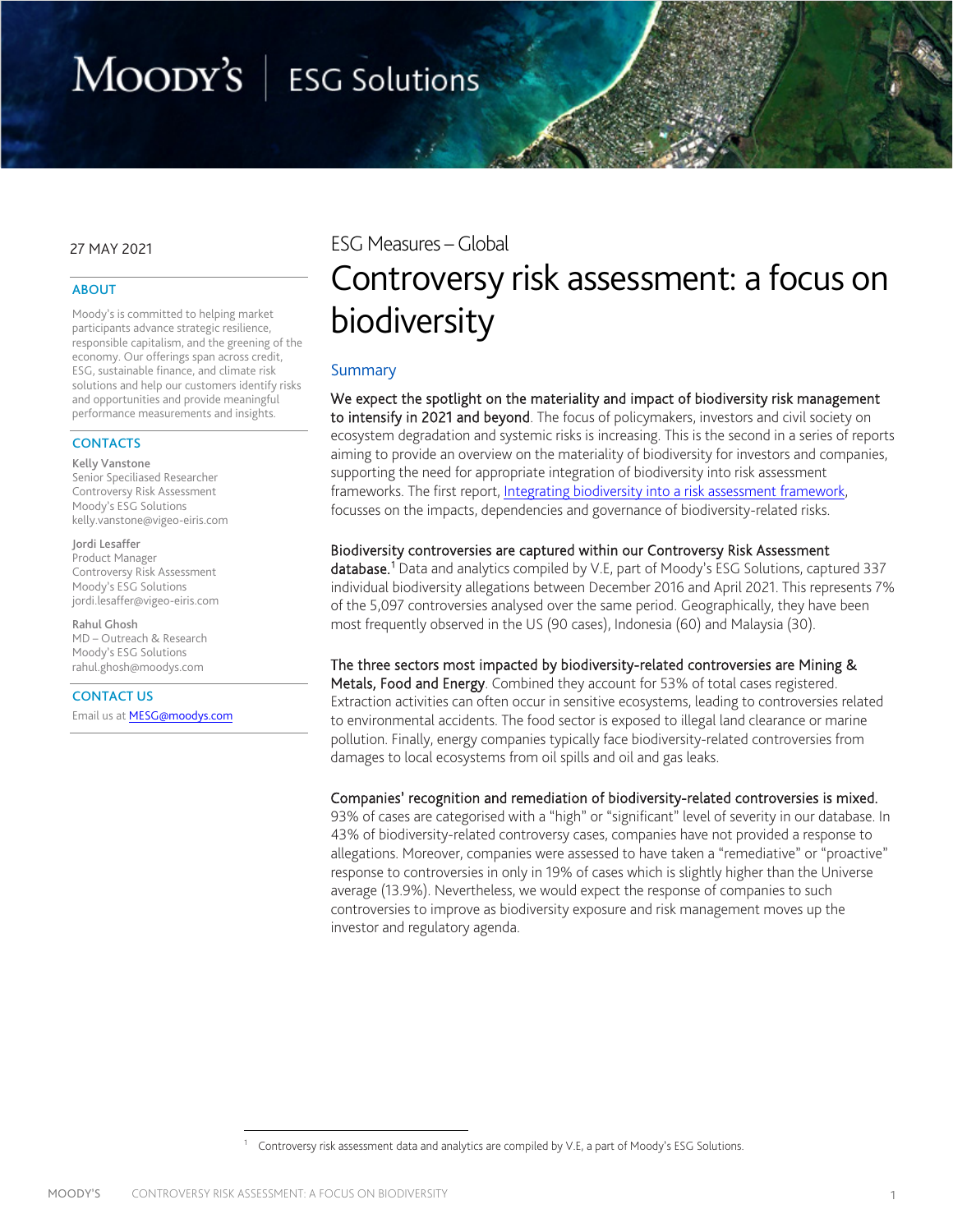### Moody's ESG Solutions

Committed to forging a sustainable future, Moody's ESG Solutions can help your organization to better understand ESG performance, assess climate and environmental risk exposure, strengthen sustainability action plans and meet disclosure requirements. The unrivalled breadth and depth of our solution suite makes us uniquely placed to fulfil even the broadest spectrum of ESG-related goals in risk management, equity and credit markets.

Our craft begins with superior-quality data and analytical rigor: by combining over 30 years in ESG expertise with our best-in-class risk analysis, our expert team delivers fully customizable and flexible solutions to companies, banks, insurers, governments, as well as asset managers and asset owners that meet individual needs on a global scale.

For more information, visi[t esg.moodys.io.](https://esg.moodys.io/)

*Moody's ESG Solutions provides insights and analyses on ESG themes and multi-stakeholder performance, climate-related risks and opportunities and global sustainable finance trends.* 

# The spotlight on biodiversity materiality and impact will intensify in 2021 and beyond

The global COVID-19 pandemic and climate crisis have brought systemic risks, including ecosystem vulnerability and biodiversity loss, into sharper focus. Indeed, researchers are drawing links between ecosystem degradation and global pandemics due to resource use, land use change, climate change, exploitation of wildlife, and other factors.<sup>[2](#page-1-0)</sup> Conversely, the preservation of natural capital can also help bolster resilience against physical and transition risks associated with climate change.

International organisations have highlighted the critical role of nature conservation within the 2030 Agenda for Sustainable Development. While SDG 14 (Life Below Water) and SDG 15 (Life on Land) are the most prominent examples, the Principles for Responsible Investment estimates that more than 80% of the Sustainable Development Goals are reliant on biodiversity for successful delivery.<sup>[3](#page-1-1)</sup> As a result, governments across the globe are placing greater emphasis on biodiversity protection and investment in nature-based solutions in their environmental and climate commitments and policies.

Corporate reporting on biodiversity is also expected to improve over the next few years driven by both standardisation of voluntary disclosure and increasing regulation. The pending formation of the Task Force on Nature-related Financial Disclosures in 2021 points to more standardised corporate reporting and greater investor engagement on biodiversity in the future.<sup>[4](#page-1-2)</sup> In the EU, meanwhile, the Sustainable Finance Disclosure Regulation will require asset managers to disclose on the share of investments in companies within highly-exposed sectors with sites or operations located in or near to biodiversity sensitive areas.<sup>[5](#page-1-3)</sup>

Given the increasing focus of policymakers, investors and civil society, we expect the spotlight on the materiality and impact of biodiversity risk management to intensify in 2021 and beyond. Leveraging data from our Controversy Risk Assessments database, this report aims to provide an overview on why biodiversity represents a material factor for investors and the sectors most exposed to related controversies.

Our Controversy Risk Assessments supports investors in monitoring and analysing companies' involvement in ESG controversies and in understanding where gaps may exist between public ESG commitments, and operational practice. They can also reveal where companies are exposed to reputational, operational and legal risks – often outside the scope of traditional risk mapping activities. Launched in 2015, our controversy database counts over 20,000 cases logged and analysed across a broad range of ESG issues, including those related to biodiversity.

<span id="page-1-0"></span>Biodiversity loss and COVID-10 pandemic: The role of bats in the origin and the spreading of the disease., Plato, S. et al. Biochem Biophys Res Commun., January 29 2021

<span id="page-1-1"></span>[Investor Action on Biodiversity: Discussion Paper,](https://www.unpri.org/environmental-issues/investor-action-on-biodiversity-discussion-paper/6335.article) Principles for Responsible Investment, September 2020.<br>https://tnfd.info/.<br>[https://ec.europa.eu/info/business-economy-euro/banking-and-finance/sustainable-finance\\_en.](https://ec.europa.eu/info/business-economy-euro/banking-and-finance/sustainable-finance_en)

<span id="page-1-3"></span><span id="page-1-2"></span>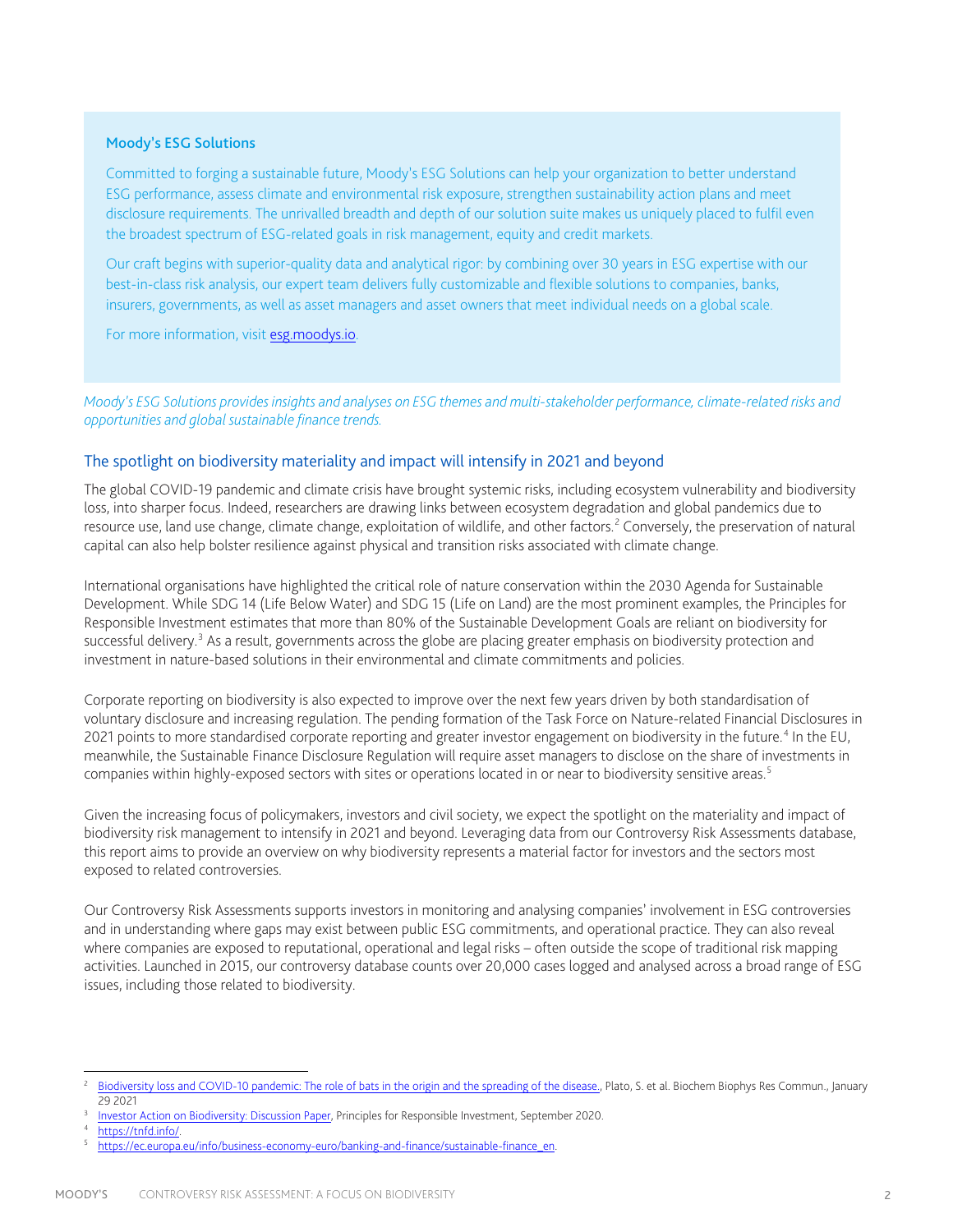# Biodiversity controversies are captured within our Controversy Risk Assessment database

We compile data on two specific types of biodiversity-related controversy within our database; a company's impact on biodiversity and the exploitation of sensitive ecosystems.

We captured 337 individual biodiversity allegations between December 2016 and April 2021. This represents roughly 7% of the 5,097 controversies analysed over the same period. Table 1 provides a breakdown of cases by sector and number of companies involved.

In addition, approximately 60% of controversies originate from four countries. By geographical distribution, biodiversity controversies have been most frequently observed in the US (90 cases), Indonesia (60), Malaysia (30) and Australia (24).

| <b>SECTOR</b>            | <b>NUMBER OF CASES</b> | % OF BIODIVERSITY CASES | <b>NUMBER OF COMPANIES</b> |
|--------------------------|------------------------|-------------------------|----------------------------|
| Mining & Metals          |                        | 21.1                    | 36                         |
| Food                     | 67                     | 19.9                    | 26                         |
| Energy                   | 40                     | 11.9                    | 27                         |
| Electric & Gas Utilities | 15                     | 4.5                     | 13                         |
| Chemicals                | 14                     | 4.2                     |                            |
| Oil Equipment & Services | 12                     | 3.6                     | 10                         |
| <b>Home Construction</b> | 12                     | 3.6                     |                            |
| <b>Diversified Banks</b> | 10                     |                         | 10                         |

Table 1 Number of biodiversity-related controversies by sector since December 2016

Note: Launched in 2015 The Controversy Risk Assessment Database captures over 20,000 cases logged and analysed across a broad range of ESG issues.

*Sources: Moody's ESG Solutions Group* 

# The three sectors most impacted by biodiversity-related controversies are Mining & Metals, Food and Energy

We have recorded 178 individual cases within the Mining and Metals, Food and Energy sectors, representing a combined 53% of total registered controversies. We outline some of our key observations in these sectors below.

Mining & Metals: A significant number of controversies within our database concern the extraction activities of mining and metals companies. Such controversies frequently occur in sensitive ecosystems or in areas where the rights of indigenous people have allegedly been infringed. Other controversies are associated with environmental accidents and the resultant impact on local biodiversity, such as dam failures, wastewater spills and overconsumption of water resources. Companies may also face criticism for their post-operation rehabilitation plans.

As an example of remedial actions implemented following a controversy, U.S mining company Newmont reported to V.E that its affiliate Nevada Gold Mines collaborates "with 22 federal and state regulatory agencies, and local governments, to develop reclamation and conservation plans during the early planning and lengthy permitting phases of a mine, before any construction or mining takes place". [6](#page-2-0) This collaborative process results in permits issued under strict conditions, which are monitored both by internal and external experts, as well as the federal and state authorities. Additionally, in Nevada, the company supports the continuation of the Sagebrush Ecosystem Conservation Program, a landscape-level, multispecies conservation effort that includes planning, monitoring, adaptive management, rangeland research, partnerships and conservation credits. The program sets forth an approach to conservation of Newmont's owned and managed rangelands to conserve biological diversity and offset mineral exploration and mine-related impacts.

Food: Indonesia and Malaysia are among the countries mostly associated with biodiversity controversies due to the prevalence of companies involved in the cultivation of palm oil. The soft commodity is used extensively in food products. However, the sourcing of palm oil has come under heavy criticism due to its negative impact on the forest ecosystem, endangered species and in some – in some instances – illegal land-clearance for palm plantations. Another commodity with similar controversy levels is cocoa, particularly when sourced from Ivory Coast and Ghana.

<span id="page-2-0"></span>Newmont feedback to V.E, April 17, 2020.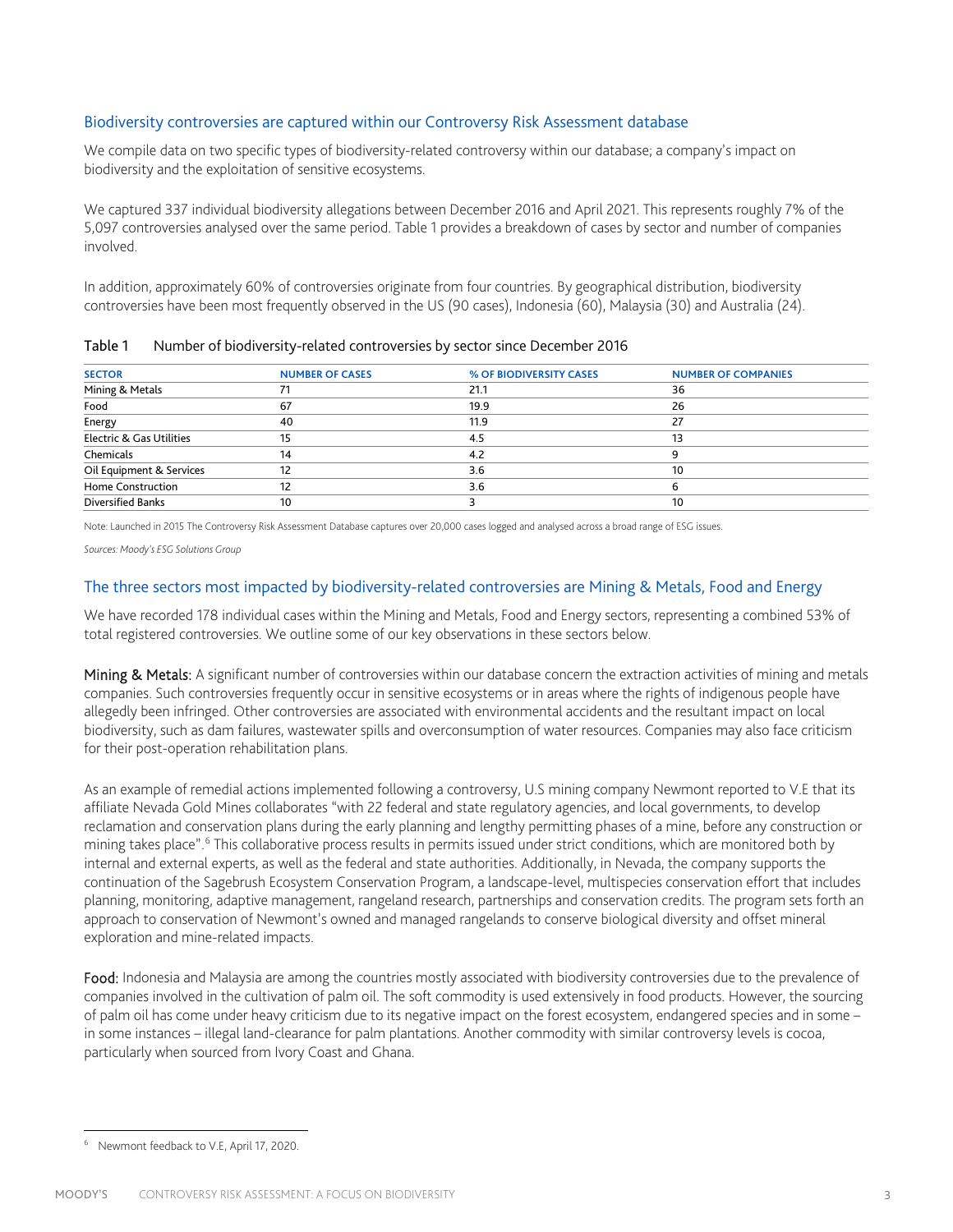French food producer Danone communicated to us its efforts to reduce deforestation and the impact of palm oil-suppliers: "to increase transparency, we published a Forest Policy Update on Key Categories, providing details on our sourcing and progress for fresh milk, soy, paper and palm oil. We also updated our palm oil supply chain details, with both tier 1 suppliers and mills. Finally, we put in place a formal grievance process, developed with the support of the Earthworm Foundation, to enhance transparency and its capacity to act. The process was designed in consultation with external experts and shared with our suppliers. When allegations of noncompliance against the Danone Palm Oil Policy arise, Danone carries out an investigation into the implicated palm oil producers with support from internal and external experts. If a low risk non-conformity has been detected and confirmed, the producers must develop an action plan to resolve the non-conformity. In the case of a high-risk non-conformity, Danone works with its Tier 1 suppliers to suspend the non-compliant producers until they demonstrate concrete progress vis-à-vis our Palm Oil Policy".<sup>[7](#page-3-0)</sup>

Energy: Energy companies can face controversies due to their location in sensitive ecosystems, where the land rights of indigenous people or damages to local biodiversity can be material issues, for example. Most cases in our analyses are associated with the destructive impacts of oil spills and oil and gas leaks on local environments. Some high-profile examples have resulted in longrunning lawsuits from local communities and, in a few cases, governments seeking compensation for damage and destruction.

Spanish energy company Repsol represents an "advanced" performer in the sector. The company has adopted best practices on biodiversity protection and is no longer involved in controversies, according to our analysis. Following 2015 monetary fines over the death of migratory birds flying in proximity of its plants, Repsol took significant actions to prevent such an incident from reoccurring by improving its understanding of migratory bird populations and promoting habitat preservation and land rehabilitation programmes via early warning systems and on-site environmental restoration actions pre- and post-operations.

# Companies' recognition and remediation of biodiversity-related controversies is mixed

In order to assess the severity of a controversy, we follow guiding frameworks set out by the UN that call for an assessment of the scale, scope and remedial/irremediable nature of a specific controversy. We adopt a four-point scale spanning "minor", "significant", "high" and "critical" (see highlights box). With respect to biodiversity-related controversies, 93% of cases are categorised with a "high" or "significant" level of severity in our database. Less than 5% of all cases are classified as "critical" (Figure 1).

# Figure 1 Distribution of biodiversity-related controversies by level of severity



Note: Launched in 2015 The Controversy Risk Assessment Database captures over 20,000 cases logged and analysed across a broad range of ESG issues.

*Sources: Moody's ESG Solutions Group* 

We also find that companies' acknowledgment and remediation of biodiversity-related controversies is mixed. In 43% of biodiversity-related controversy cases, companies have not provided a response to allegations. Moreover, companies were assessed to have taken a "remediative" or "proactive" response to controversies in only in 19% of cases which is slightly higher than the Universe average (13.9%).<sup>[8](#page-3-1)</sup> Nevertheless, we would expect the response of companies to such controversies to improve as biodiversity exposure and risk management moves up the investor and regulatory agenda.

<span id="page-3-1"></span><span id="page-3-0"></span>Danone feedback to V.E, August 3 2020.<br>Controversy risk assessment data and analytics are compiled by V.E, a part of Moody's ESG Solutions.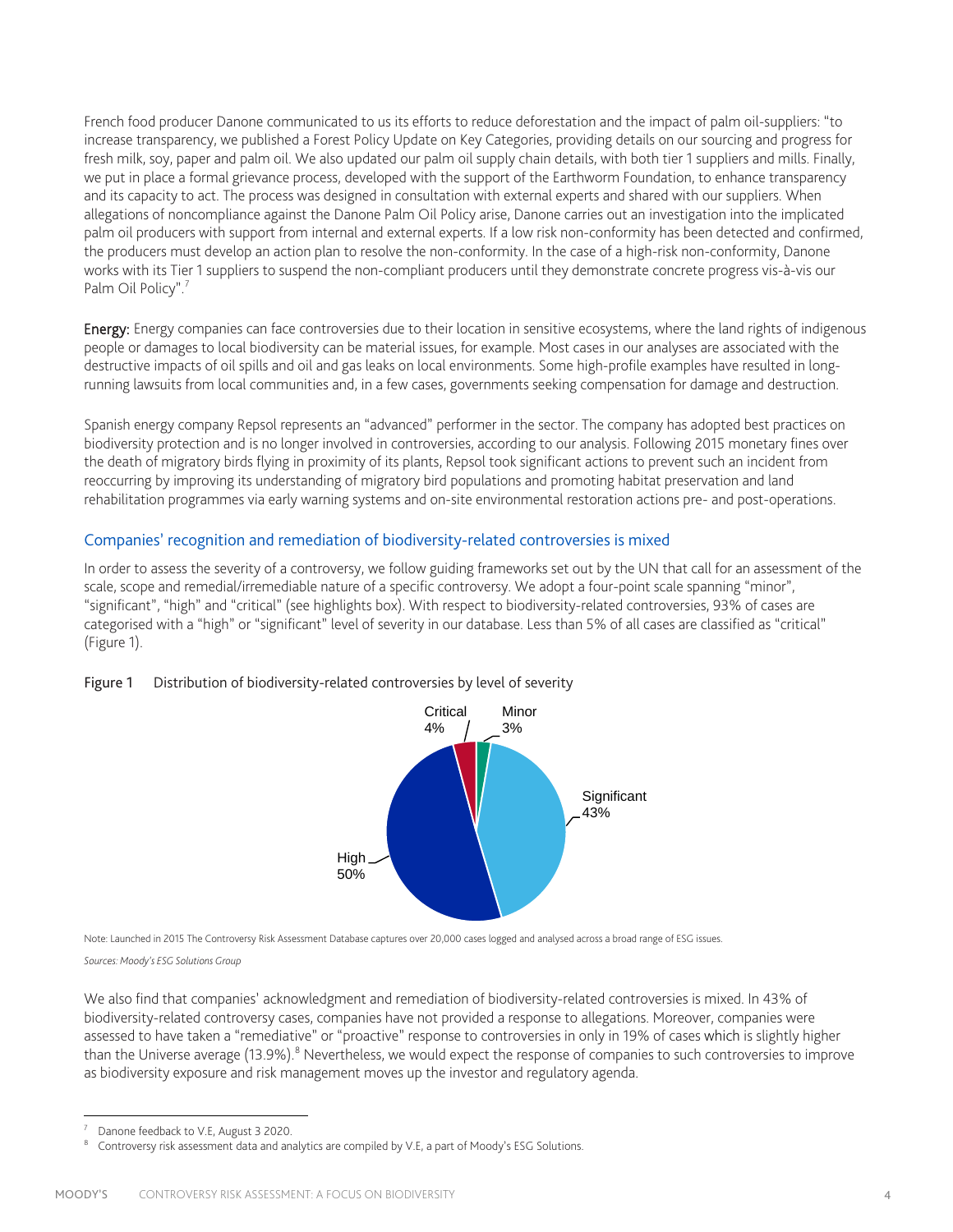#### Our Methodology

The Controversy Risk Assessment screens over 7,700 companies for their involvement in environmental, social and governance (ESG) controversies.

All controversies are systematically assessed in terms of their:

- » Severity: on a four-point scale ranging from "minor", "significant", "high", "critical".
- » Frequency: on a four-point scale ranging from "isolated", "occasional", "frequent", "persistent".

In addition, the responsiveness of a company is assessed on a four-level scale: "non-communicative", "reactive", "remediative", "proactive".

Controversies are classified under an ESG taxonomy containing 38 individual themes. environmental themes include biodiversity, atmospheric emissions, waste and local pollution. Social themes include healthy and safety, fundamental human rights and labour rights and non-discrimination. Finally, from a governance perspective, we include themes such as remuneration, anti-competitive behaviour and audit and internal controls.

Information sources are monitored by our specialist team on a real time basis. As such, company records, data files and individual company reports are updated and/or refreshed daily.

Our assessments are used by investors for active engagement as well as portfolio risk management. Our controversy analyses are also incorporated into our overall ESG Assessments for companies under coverage.

# **CONTACTS**

# Kelly Vanstone

Senior Speciliased Researcher Controversy Risk Assessment +44.20.3752.5700 tel kelly.vanstone@vigeo-eiris.com

# Jordi Lesaffer

Product Manager Controversy Risk Assessment +32.2206.1117 tel jordi.lesaffer@vigeo-eiris.com

# Rahul Ghosh

MD – Oureatch & Research Moody's ESG Solutions +44.20.7772.1059 tel rahul.ghosh@moodys.com